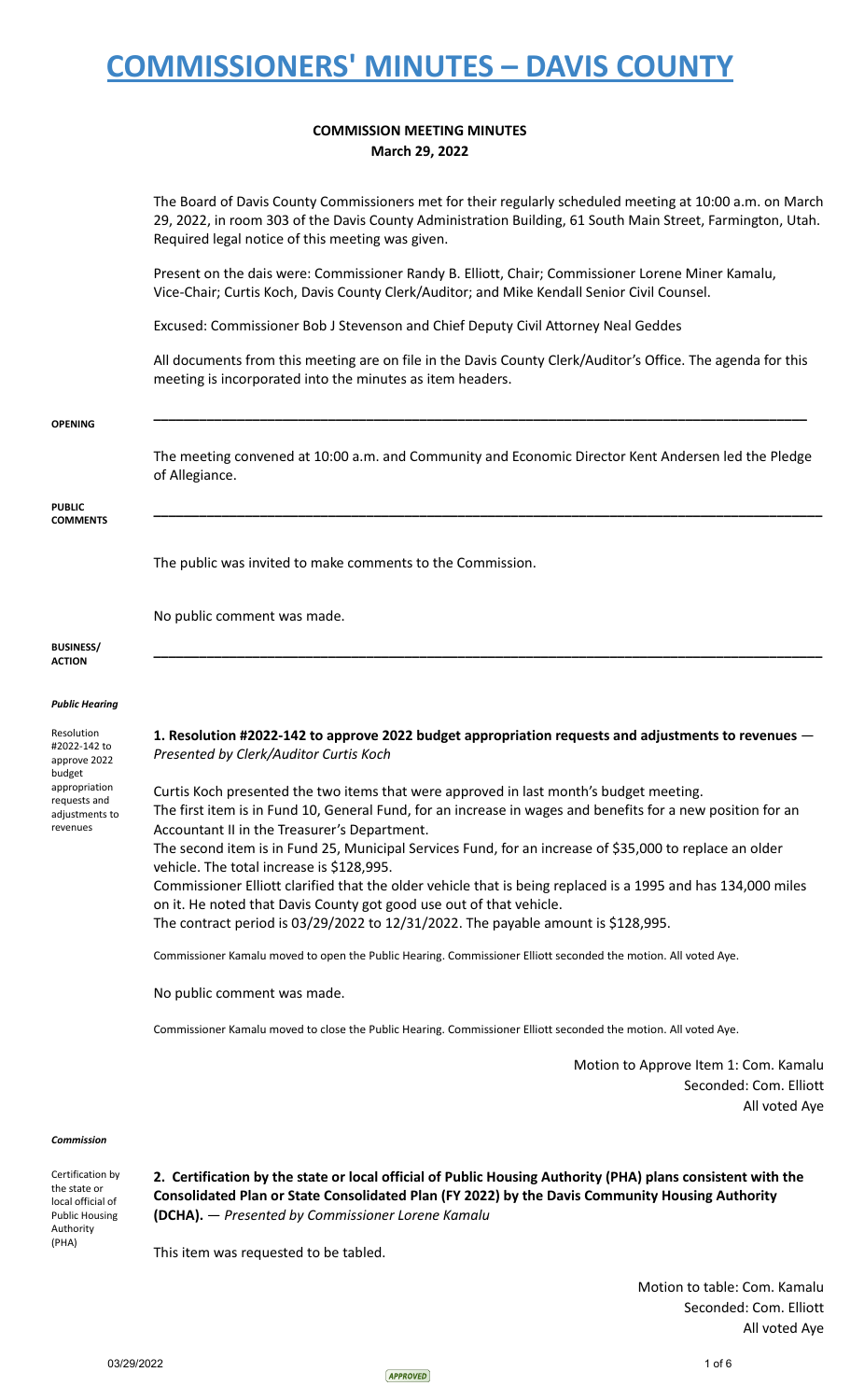### *CED*

Agreement #2022-143 with MetaSports for soccer tryouts hosted at the Legacy Events Center

Agreement #2022-144 with MetaSports for the spring soccer season with Utah Youth Soccer

Agreement #2022-145 with JEPS Foundation for a donation to the 2022 Great Salt Lake Bird Festival

**3. Agreement #2022-143 with MetaSports for soccer tryouts hosted at the Legacy Events Center** — *Presented by Community and Economic Development Director Kent Anderson*

Prior to presenting the Community and Economic Development action items, Kent Andersen took the opportunity to introduce CED's two new employees, Lyndsi Maglish and Bartly Mathews. He invited both employees to introduce themselves to the commission.

Lyndsi Maglish addressed the commission by stating she has accepted the Economic Development Specialist position. She advised that prior to this, she worked for the Job Corps Program. Prior to that, she was employed by Goldman Sachs.

Bartly Mathews addressed the commission by stating that he has been hired as the Transportation Planner. Bartly advised that he lives across the street from Davis County Clerk/Auditor Curtis Koch. He stated that prior to accepting this position with Davis County, he owned his own steel framing business. Prior to that, he worked at the Governor's Office in Economic and Energy Development.

Kent Andersen stated he is excited to have Lyndsi and Bartly on board and commented on how hiring these days has proven challenging, at best, but even in a tough market, Davis County found really great employees.

Commissioner Elliott welcomed Lyndsi and Bartly to Davis County and expressed his appreciation to them for coming to work for Davis County.

Kent Andersen then read the terms of Item 1 as follows: The contract period is 05/23/2022 to 06/02/2022. The receivable amount is \$2,832.50.

**4. Agreement #2022-144 with MetaSports for the spring soccer season with Utah Youth Soccer hosted at the Legacy Events Center** — *Presented by Community and Economic Development Director Kent Andersen*

The contract period is 03/28/2022 to 05/26/2022. The receivable amount is \$7,967.05.

**5. Agreement #2022-145 with JEPS Foundation for a donation to the 2022 Great Salt Lake Bird Festival** — *Presented by Community and Economic Development Director Kent Andersen*

The contract period is 05/12/2022 to 05/15/2022. The receivable amount is \$1,000.

Agreement #2022-146 with Wasatch Thunder Youth Athletics for the annual Wasatch Soccer Tournament

**6. Agreement #2022-146 with Wasatch Thunder Youth Athletics for the annual Wasatch Soccer Tournament** — *Presented by Community and Economic Development Director Kent Andersen*

The contract period is 08/15/2022 to 08/20/2022. The receivable amount is \$4,017.

Agreement with Bountiful Davis Arts Center - BDAC 7. Agreement with Bountiful Davis Arts Center - BDAC to be a sponsor of Bountiful Davis Arts Center for **the 2022 year** — *Presented by Community and Economic Development Director Kent Andersen*

The request was made to table this item.

Summary List #2022-147 from the Legacy Events Center

**8. Summary List #2022-147 from the Legacy Events Center of eight low dollar rental agreements.** — *Presented by Community and Economic Development Director Kent Andersen*

The contract period is 02/05/2022 to 03/21/2022. The receivable amount is \$2,315.60.

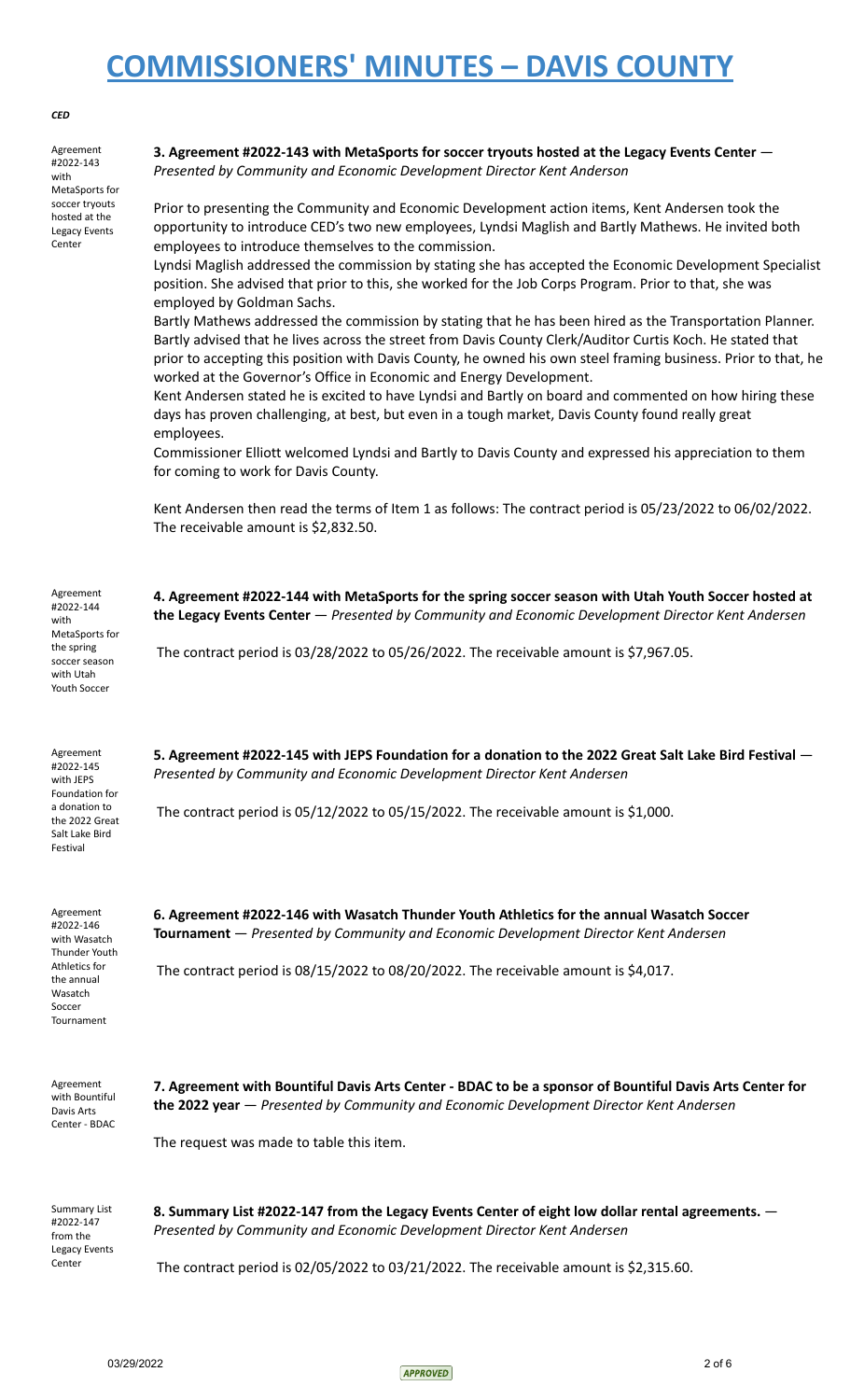Motion to Approve Items 3, 4, 5, 6, and 8 and to table Item 7: Com. Kamalu Seconded: Com. Elliott All voted Aye

#### *Health*

Agreement #2022-081 with Drug Safe Utah on behalf of the Davis County Hispanic Prevention Coalition

**9. Agreement #2022-081 with Drug Safe Utah on behalf of the Davis County Hispanic Prevention Coalition for pass-through funding of a prevention program to address youth use of e-cigs, marijuana, and other drugs in Davis County** — *Presented by Health Director Brian Hatch*

It was explained that upon approval, this contract will resend and replace the original contract. The contract period is 03/29/2022 to 07/15/2022. The payable amount is \$38,250.

#2022-148 Federal Fiscal Year 2022 Certifications and Assurances

**10. #2022-148 Federal Fiscal Year 2022 Certifications and Assurances for the Utah Department of Transportation Federal Transit Administration (FTA) assistance programs** — *Presented by Health Director Brian Hatch*

The contract period begins 10/01/2021.

Summary List #2022-149 of Memorandum of Understanding s (MOUs) with the Davis County Senior Services - Retired and Senior Volunteer Program (RSVP)

**11. Summary List #2022-149 of Memorandum of Understandings (MOUs) with the Davis County Senior Services - Retired and Senior Volunteer Program (RSVP) to provide volunteers and help with services** — *Presented by Health Director Brian Hatch*

Commissioner Kamalu read the locations and the terms of this contract as follows:

- Bountiful Davis Arts Center Terms: Beginning 1/31/2022 to 1/31/2025
- Heritage Museum of Layton Terms: Beginning 1/1/2022 to 1/1/2025
- Parkside Elementary Terms: Beginning 2/1/2022 to 2/1/2025
- Spectrum Academy Terms: Beginning 10/18/2021 to 10/17/2024

Motion to Approve Items 9-11: Com. Kamalu Seconded: Com. Elliott All voted Aye

*Human Resources*

Agrement #2022-150 to update Davis County Policies & Procedures #140 - Leave Benefits

**12. Agreement #2022-150 to update Davis County Policies & Procedures #140 - Leave Benefits** — *Presented by Human Resources Director Chris Bone*

Chris Bone detailed the proposed changes as follows:

- To include the newly adopted state holiday, Juneteenth National Freedom Day, in Policy Section 4.0, Holidays. Juneteenth, which is short for June 19th, is also referred to as Juneteenth National Freedom Day and commemorates the day in June of 1965, two years after the signing of the Emancipation Proclamation, when all enslaved people in the United States were declared legally free. On June 17, 2021, Juneteenth officially became a federal holiday and during the 2022 legislative session here in Utah, the legislature voted to add Juneteenth as a state holiday through House Bill 238. That bill was signed by Utah Governor Spencer Cox on March 24th, 2022.
- To incorporate stillbirth and miscarriage to bereavement leave policies. In addition to that, it is being proposed that domestic partners be added to bereavement leave in order to modernize Policy Section 7.0, Bereavement Leave, through Senate Bill 63.

The contract period begins 03/29/2022.

Motion to Approve: Com. Kamalu Seconded: Com. Elliott

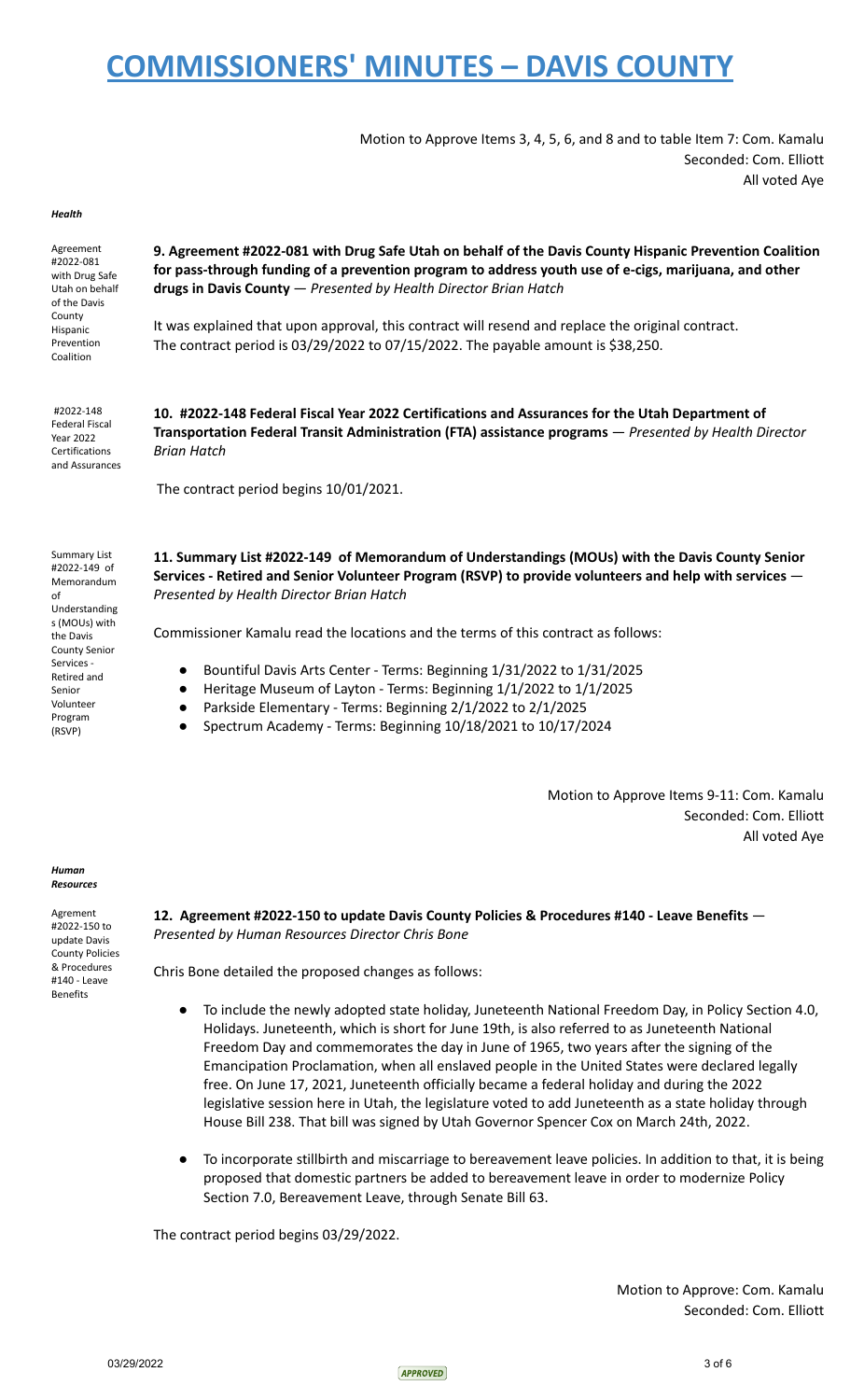#### *Sheriff*

Amendment #2020-68-B to the contract with Summit Food Services, LLC for an adjustment to the sliding scale for inmate and staff meals based on the Consumer Price Index (CPI) and population

**13. Amendment #2020-68-B to the contract with Summit Food Services, LLC for an adjustment to the sliding scale for inmate and staff meals based on the Consumer Price Index (CPI) and population** — *Presented by Sheriff's Office Chief Deputy Arnold Butcher*

Commissioner Elliott asked if this increase was due to the prices of food going up and inflation. It was explained that it is within the Summit Food Services contract that if there is an increase in the Consumer Price Index, they can request an increase. Summit Food Services started this process last year. They were reminded at that time that an amendment to the contract was required and this is their response to that. The contract period begins 03/29/2022. The payable amount is varied based on population.

Training Reimbursemen t Agreement #2022-151 with Jaycob Whitney Willis for Basic Corrections Officer certification

**14. Training Reimbursement Agreement #2022-151 with Jaycob Whitney Willis for Basic Corrections Officer certification** — *Presented by Sheriff's Office Chief Deputy Arnold Butcher*

The payable amount is \$5,659.20, beginning on the date of graduation from the Corrections Academy, ending two years from that date.

Release of Liability, Waiver of Rights, and Participant Agreement #2022-152 (Participant 1)

**15. Release of Liability, Waiver of Rights, and Participant Agreement #2022-152 (Participant 1) for the Secure Continuous Remote Alcohol Monitoring (SCRAM) program.** — *Presented by Sheriff's Office Chief Deputy Arnold Butcher*

The contract period begins 03/29/2022. The receivable amount is varied amounts based on used tests and monitoring fees.

Release of Liability, Waiver of Rights, and Participant Agreement #2022-153 (Participant 2) **16. Release of Liability, Waiver of Rights, and Participant Agreement #2022-153 (Participant 2) for the Secure Continuous Remote Alcohol Monitoring (SCRAM) program.** — *Presented by Sheriff's Office Chief Deputy Arnold Butcher*

The contract period begins 03/29/2022. The receivable amount is varied amounts based on used tests and monitoring fees.

Memo of Understanding #2021-233-A with the Bureau of Alcohol, Tobacco, Firearms and Explosives (ATF)

**17. Memo of Understanding #2021-233-A with the Bureau of Alcohol, Tobacco, Firearms and Explosives (ATF) for reimbursement of overtime salary costs associated with the ATF Task Force.** — *Presented by Sheriff's Office Chief Deputy Arnold Butcher*

The contract period is 03/29/2022 to 09/30/2026. The payable amount is various amounts.

Motion to Approve Items 13-17: Com. Kamalu Seconded: Com. Elliott All voted Aye



**\_\_\_\_\_\_\_\_\_\_\_\_\_\_\_\_\_\_\_\_\_\_\_\_\_\_\_\_\_\_\_\_\_\_\_\_\_\_\_\_\_\_\_\_\_\_\_\_\_\_\_\_\_\_\_\_\_\_\_\_\_\_\_\_\_\_\_\_\_\_\_\_\_\_\_\_\_\_\_\_\_\_\_\_\_\_\_\_**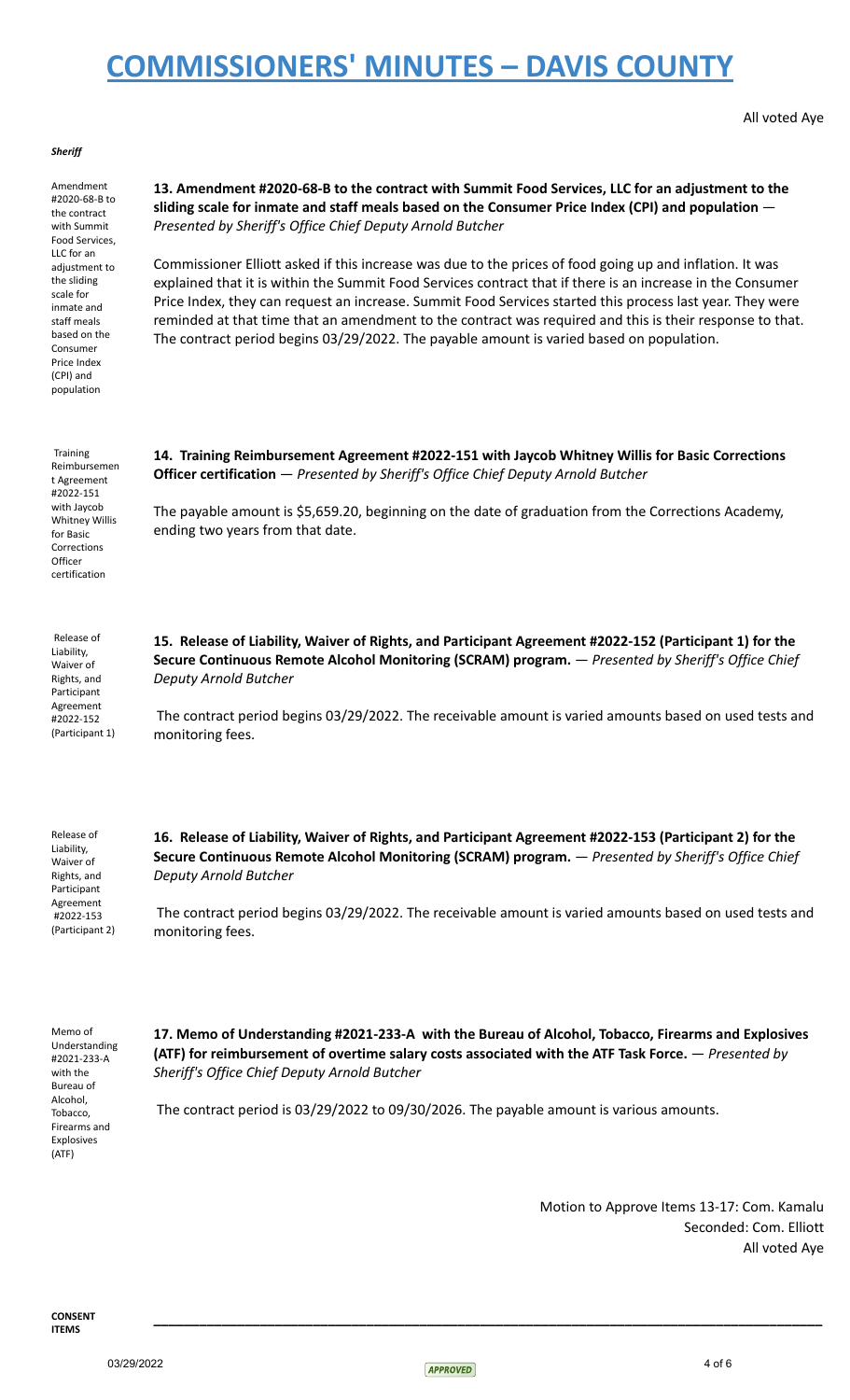Commission Meeting Minute

### **Meeting Minutes**

Work Session Minutes for February 17, 2022, February 22, 2022 (8:00 am), February 22, 2022 (11:00 am), and March 8, 2022, were presented for approval.

> Motion to Approve: Com. Kamalu Seconded: Com. Elliott All voted Aye

Commissioner Kamalu moved to recess to the Board of Equalization. Commissioner Elliott seconded the motion. All voted Aye.

**\_\_\_\_\_\_\_\_\_\_\_\_\_\_\_\_\_\_\_\_\_\_\_\_\_\_\_\_\_\_\_\_\_\_\_\_\_\_\_\_\_\_\_\_\_\_\_\_\_\_\_\_\_\_\_\_\_\_\_\_\_\_\_\_\_\_\_\_\_\_\_\_\_\_\_\_\_\_\_\_\_\_\_\_\_\_\_\_**

**BOARD OF EQUALIZATION**

Property Tax

**Register** 

Property Tax Register matters were presented by Curtis Koch, Davis County Clerk/Auditor, as follows:

### **Auditor's Adjustments**

**Appeals:**

• One single property recommended for approval on the appeal for the year 2021

### **Corrections:**

- Four Veteran Exemption Tax Abatement
- One exempt entity property purchase in 2021

Motion to Approve: Com. Kamalu Seconded: Com. Elliott All voted Aye

Commissioner Kamalu moved to reconvene the Commission Meeting. Commissioner Elliott seconded the motion. All voted Aye.

**\_\_\_\_\_\_\_\_\_\_\_\_\_\_\_\_\_\_\_\_\_\_\_\_\_\_\_\_\_\_\_\_\_\_\_\_\_\_\_\_\_\_\_\_\_\_\_\_\_\_\_\_\_\_\_\_\_\_\_\_\_\_\_\_\_\_\_\_\_\_\_\_\_\_\_\_\_\_\_\_\_\_\_\_\_\_\_\_**

**COMMISSION COMMENTS**

Commissioner Elliott invited other comments from the dais.

**Commissioner Kamalu** advised that they attended a great Work Session Meeting this morning with the head of Weber Basin Conservancy and asked that Commissioner Elliott comment on that.

Commissioner Kamalu announced that the commission office put together a handout about three years ago for those individuals seeking to understand Davis County's form of government. She advised this handout is available in the commission office. She went on to explain that Davis County has a three member commission which is the most common form of government for counties in the state of Utah. The three commissioners have executive responsibilities, which means the commissioners have sworn to administer the law. It was detailed that the three commissioners also have legislative duties which is a lot of what can be seen in these commission meetings. The commissioners recess to The Board of Equalization in order to publicly go in and out of the various roles the commissioners have.

Commissioner Kamalu asked Clerk/Auditor Curtis Koch if the reason behind recessing and reconvening is because The Board of Equalization is administrative.

Curtis Koch answered in the affirmative.

Commissioner Kamalu further explained that this is because the commissioners wear a different hat during The Board of Equalization. The Open Public Meetings Act requires that everything the commissioners do legislatively must be done in an open and public meeting. This can be seen working in action during these meetings along with the Work Session Meetings.

Commissioner Kamalu advised that Clerk/Auditor Curtis Koch instituted The Clerk Commission Division. Which means that in the office of the clerk, there are staff who prepare the agenda and the minutes for these meetings as they serve as the clerk to the legislative body, creating separation of duties. Commissioner Kamalu stated that the handout also outlines the various responsibilities of the three commissioners. This can be nice to know as each commissioner deals closely with different organizations. The commissioners are elected office liaisons alongside various other elected officials to add more separation of duties. She noted that the responsibilities of these elected officials are received by State Statute. As a three member commission, The Davis County Commissioners do have the right to investigate if there are concerns of fraud, waste, or abuse. She explained that there are usually a lot of questions